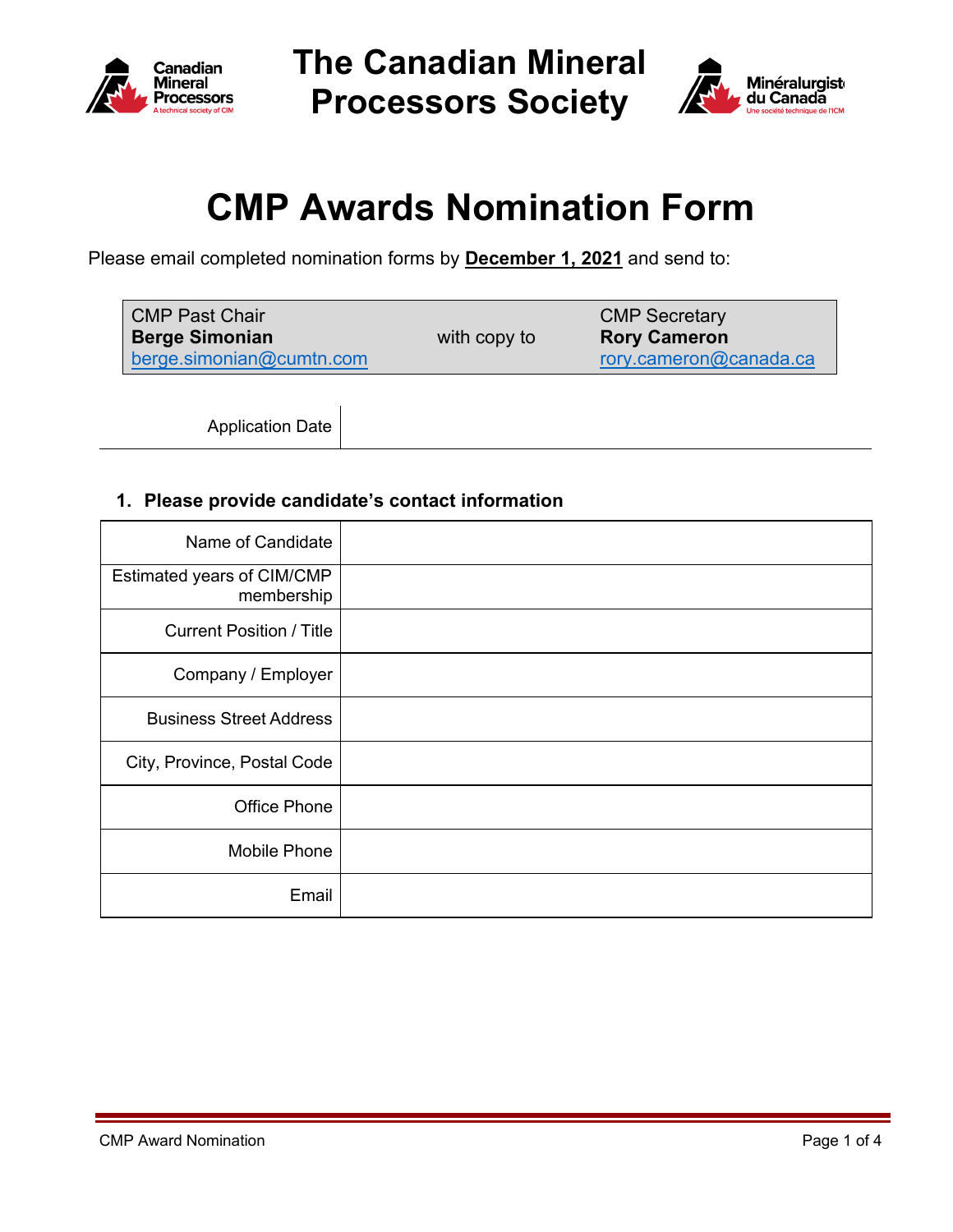

**The Canadian Mineral Processors Society** 



**2. Please list the work experiences of the candidate, or, if available, simply attach a copy of his/her résumé.**

| Years | Employer | Responsibilities | <b>Achievements</b> |
|-------|----------|------------------|---------------------|
|       |          |                  |                     |
|       |          |                  |                     |
|       |          |                  |                     |
|       |          |                  |                     |
|       |          |                  |                     |
|       |          |                  |                     |
|       |          |                  |                     |
|       |          |                  |                     |
|       |          |                  |                     |
|       |          |                  |                     |
|       |          |                  |                     |
|       |          |                  |                     |
|       |          |                  |                     |
|       |          |                  |                     |
|       |          |                  |                     |
|       |          |                  |                     |
|       |          |                  |                     |
|       |          |                  |                     |
|       |          |                  |                     |
|       |          |                  |                     |
|       |          |                  |                     |
|       |          |                  |                     |
|       |          |                  |                     |
|       |          |                  |                     |
|       |          |                  |                     |
|       |          |                  |                     |
|       |          |                  |                     |



**Check here if résumé attached.**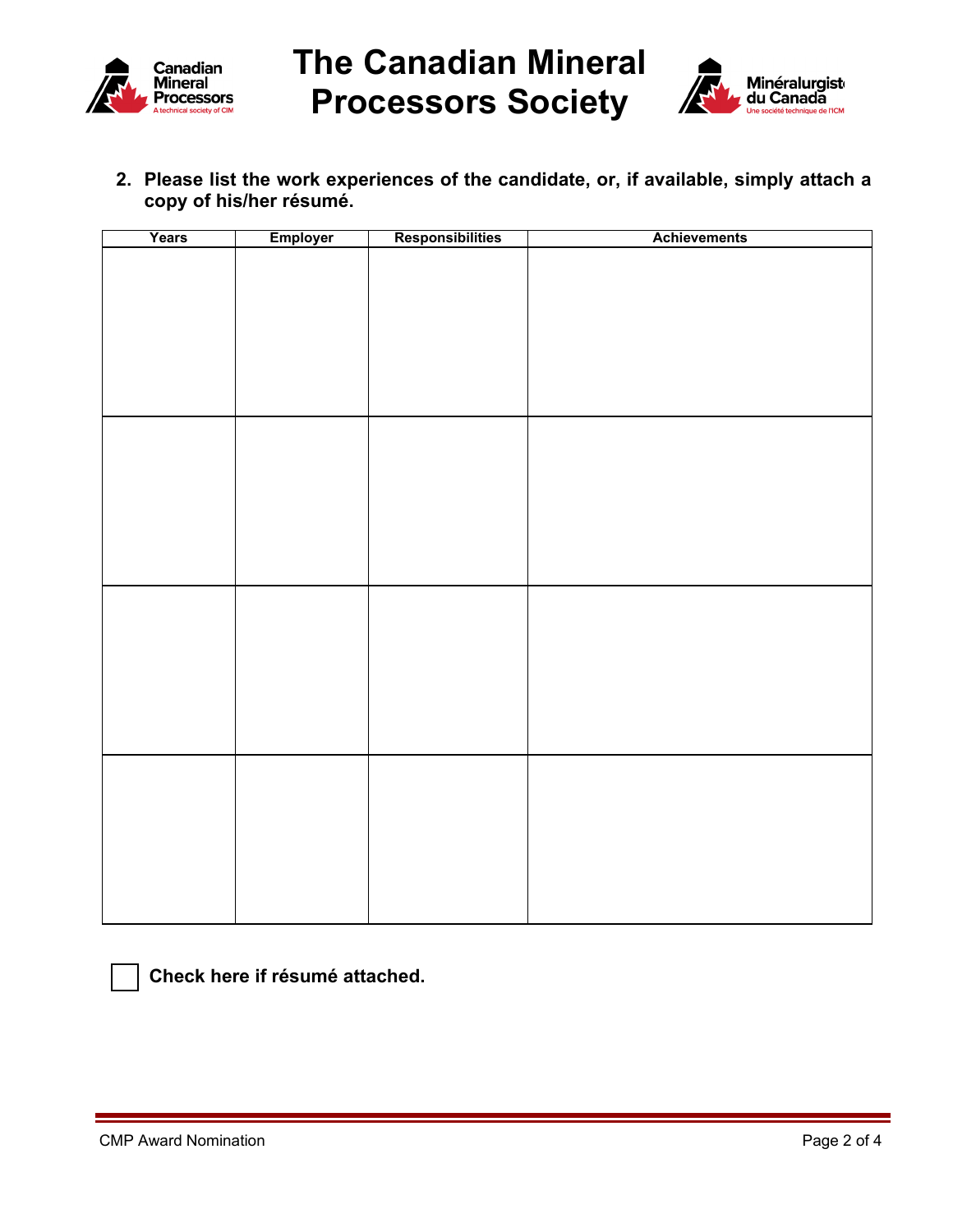

**The Canadian Mineral Processors Society** 



## **3. Please indicate the award for which the candidate qualifies (check only one)**

| Award                                          | <b>Main Qualification Criteria<sup>1</sup></b>                                                                                                     | <b>Selection</b> |
|------------------------------------------------|----------------------------------------------------------------------------------------------------------------------------------------------------|------------------|
| Mineral Processor of<br>the Year               | For outstanding results achieved by an active CIM/CMP<br>member while tackling a significant mineral processing<br>challenge                       |                  |
| Art MacPherson -<br>Comminution                | For outstanding results achieved by an active CIM/CMP<br>member while tackling a significant comminution<br>challenge in mineral processing plants |                  |
| <b>Bill Moore - Special</b><br>Achievement     | For outstanding results achieved by an active CIM/CMP<br>member throughout the early part of his/her career in<br>mineral processing               |                  |
| Lifetime Achievements<br>in Mineral Processing | For outstanding results achieved by an active CIM/CMP<br>member throughout his/her extended career in mineral<br>processing                        |                  |
| Ray MacDonald -<br>Volunteering                | For exceptional volunteer contribution made to the<br>advancement of the Canadian Mineral Processors<br>Society (national and/or regional level).  |                  |

#### **4. Please write a short citation (no more than 100 words) supporting the qualification of the candidate for the award.**

<sup>&</sup>lt;sup>1</sup> For detailed descriptions of the award qualification criteria, please visit the CMP website. The CMP Awards Qualification Criteria are listed under the AWARDS heading.